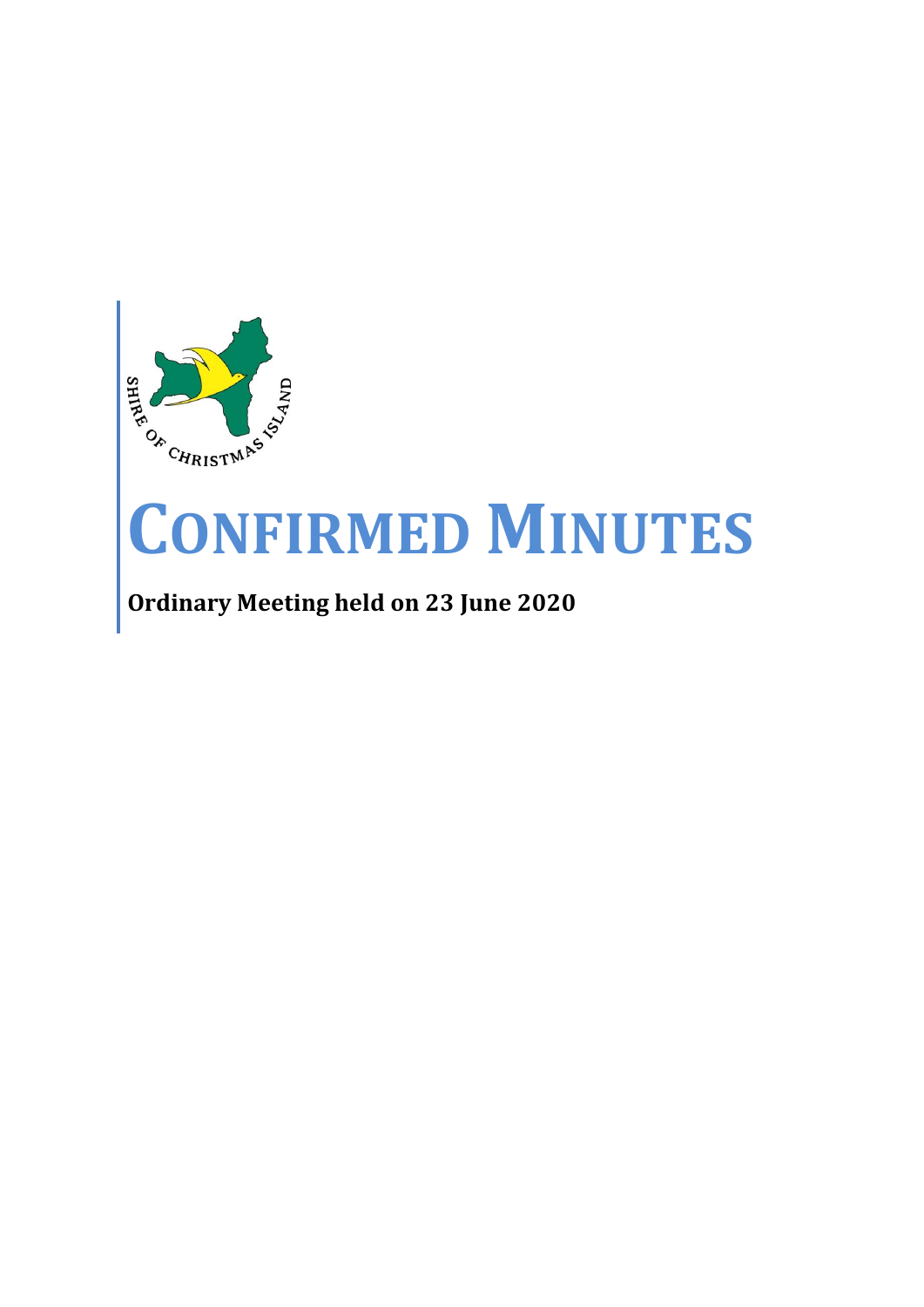

#### **SHIRE OF CHRISTMAS ISLAND MEETING MINUTES CERTIFICATION**

#### **Minutes of the Ordinary meeting of the Shire of Christmas Island Council held at 7.00pm on Tuesday 23 June 2020**

# **TABLE OF CONTENTS**

| <b>Agenda</b><br>No. | Item                                                                                                                                                                                                                                       | Page           |
|----------------------|--------------------------------------------------------------------------------------------------------------------------------------------------------------------------------------------------------------------------------------------|----------------|
|                      | <b>DECLARATION OF OPENING/ANNOUNCEMENT OF VISITORS</b>                                                                                                                                                                                     | $\mathbf{1}$   |
| 1                    | 1.1<br>SHIRE PRESIDENT DECLARED THE MEETING OPEN AT 7.07 PM                                                                                                                                                                                |                |
| $\overline{2}$       | RECORD OF ATTENDANCES/APOLOGIES/LEAVE OF ABSENCE GRANTED/DECLARATION OF<br><b>FINANCIAL/PROXIMITY &amp; IMPARTIALITY INTERESTS</b><br>2.1<br><b>RECORD OF ATTENDANCE</b><br>2.2<br><b>LEAVE OF ABSENCE</b><br>2.3<br>APOLOGY               | 1              |
|                      | 2.4<br>DECLARATION OF FINANCIAL/IMPARTIALITY/PROXIMITY INTEREST                                                                                                                                                                            |                |
| 3                    | <b>RESPONSE TO PREVIOUS PUBLIC QUESTION TAKEN ON NOTICE</b>                                                                                                                                                                                | $\mathbf{1}$   |
| 4                    | <b>PUBLIC QUESTION TIME</b>                                                                                                                                                                                                                | $\mathbf{1}$   |
| 5                    | <b>APPLICATION FOR LEAVE OF ABSENCE</b>                                                                                                                                                                                                    | $\overline{2}$ |
| 6                    | PETITIONS/DEPUTATIONS/PRESENTATIONS                                                                                                                                                                                                        | $\overline{2}$ |
| $\overline{7}$       | CONFIRMATION OF MINUTES OF PREVIOUS MEETING(S)/BUSINESS ARISING FROM<br><b>PREVIOUS MEETINGS</b><br>MINUTES OF ORDINARY COUNCIL MEETING HELD ON 26 MAY 2020<br>7.1<br>7.2<br><b>BUSINESS ARISING FROM THE MINUTES OF PREVIOUS MEETINGS</b> | $\overline{2}$ |
| 8                    | <b>ANNOUNCEMENTS BY THE PRESIDING MEMBER WITHOUT DISCUSSION</b>                                                                                                                                                                            | 2              |
| 9                    | <b>COMMITTEE REPORTS</b><br>9.1<br>MINUTES OF COMMUNITY CONSULTATIVE COMMITTEE MEETINGS                                                                                                                                                    | 2              |
| 10                   | <b>OFFICER REPORTS</b>                                                                                                                                                                                                                     |                |
| 10.1                 | <b>CHIEF EXECUTIVE OFFICER</b><br>10.1.1 CEO DELEGATED AUTHORITY - FINANCE<br>10.1.2 CHRISTMAS ISLAND CATHOLIC CHURCH - GRANT VARIATION<br>10.1.3 UPDATED STRATEGIC DIRECTION DRAFT 4<br>10.1.3 SETTLEMENT FORESHORE RECREATION RESERVE    | 3              |
| 10.2                 | <b>MANAGER FINANCE AND IT</b><br>10.2.1 SCHEDULE OF ACCOUNTS - MAY 2020<br>10.2.2 FINANCIAL STATEMENTS - MAY 2020                                                                                                                          | 5              |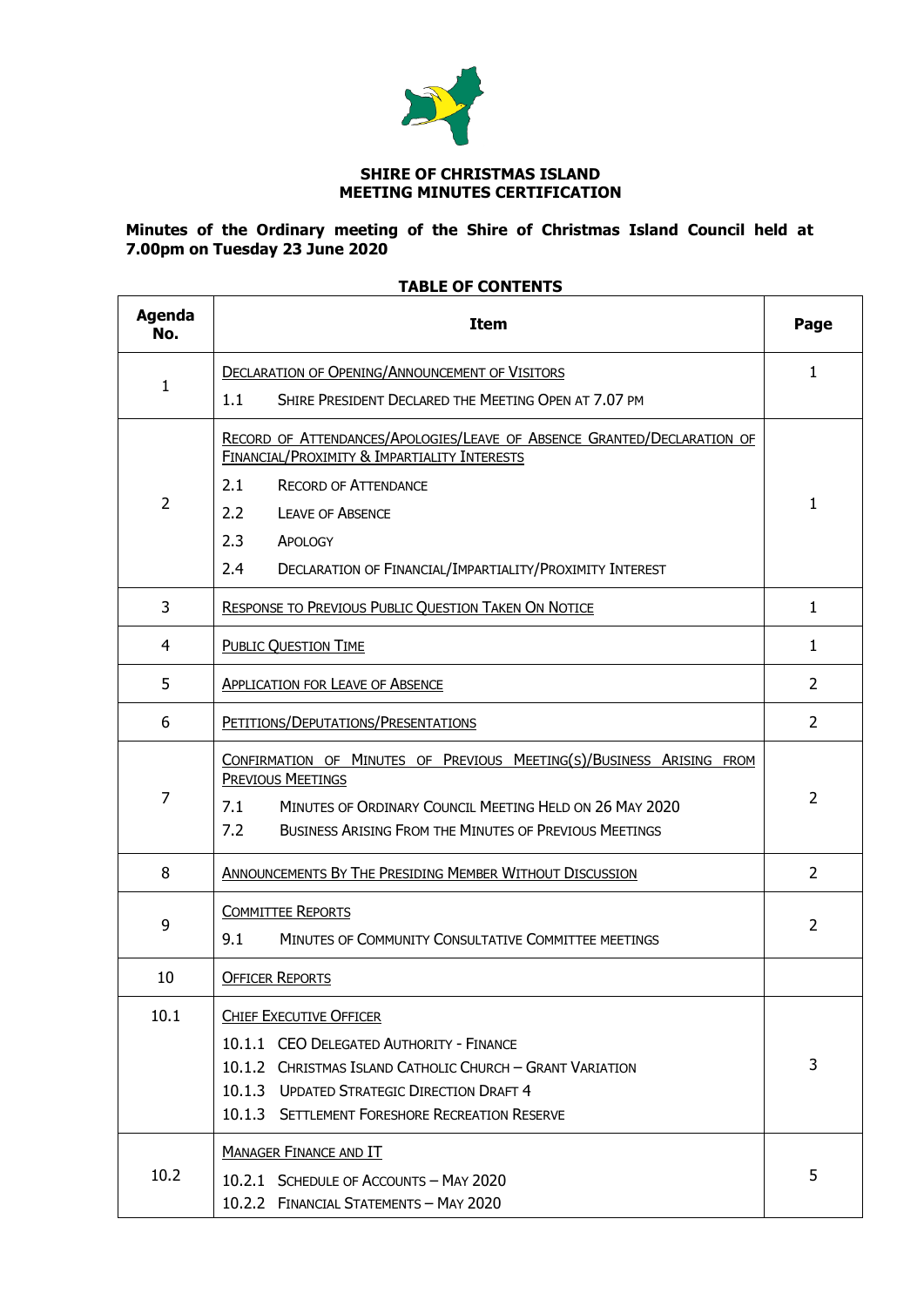|      | 10.2.3 ASSETS WRITE OFF 2019/20                                                                                                                                                              |   |
|------|----------------------------------------------------------------------------------------------------------------------------------------------------------------------------------------------|---|
| 10.3 | <b>MANAGER COMMUNITY/RECREATION SERVICES &amp; TRAINING</b>                                                                                                                                  | 5 |
| 10.4 | <b>MANAGER WORK, SERVICES &amp; WASTE</b>                                                                                                                                                    | 5 |
| 10.5 | <b>MANAGER GOVERNANCE, RESEARCH, POLICY AND GRANTS</b><br>10.5.1 JSC ELECTORAL MATTERS INQUIRY ON THE COMMONWEALTH ELECTORAL<br>AMENDMENT (ENSURING FAIR REPRESENTATION OF THE NT) BILL 2020 | 5 |
| 11   | ELECTED MEMBERS MOTIONS OF WHICH PREVIOUS NOTICE HAS BEEN GIVEN                                                                                                                              | 5 |
| 12   | NEW BUSINESS OF AN URGENT NATURE INTRODUCED BY DECISION OF THE MEETING                                                                                                                       | 5 |
| 13   | <b>BEHIND CLOSED DOORS</b>                                                                                                                                                                   | 6 |
| 14   | <b>CLOSURE OF MEETING</b><br>THE SHIRE PRESIDENT CLOSED THE MEETING AT 8.17PM                                                                                                                | 6 |
| 15   | DATE OF NEXT MEETING: 28 JULY 2020                                                                                                                                                           | 6 |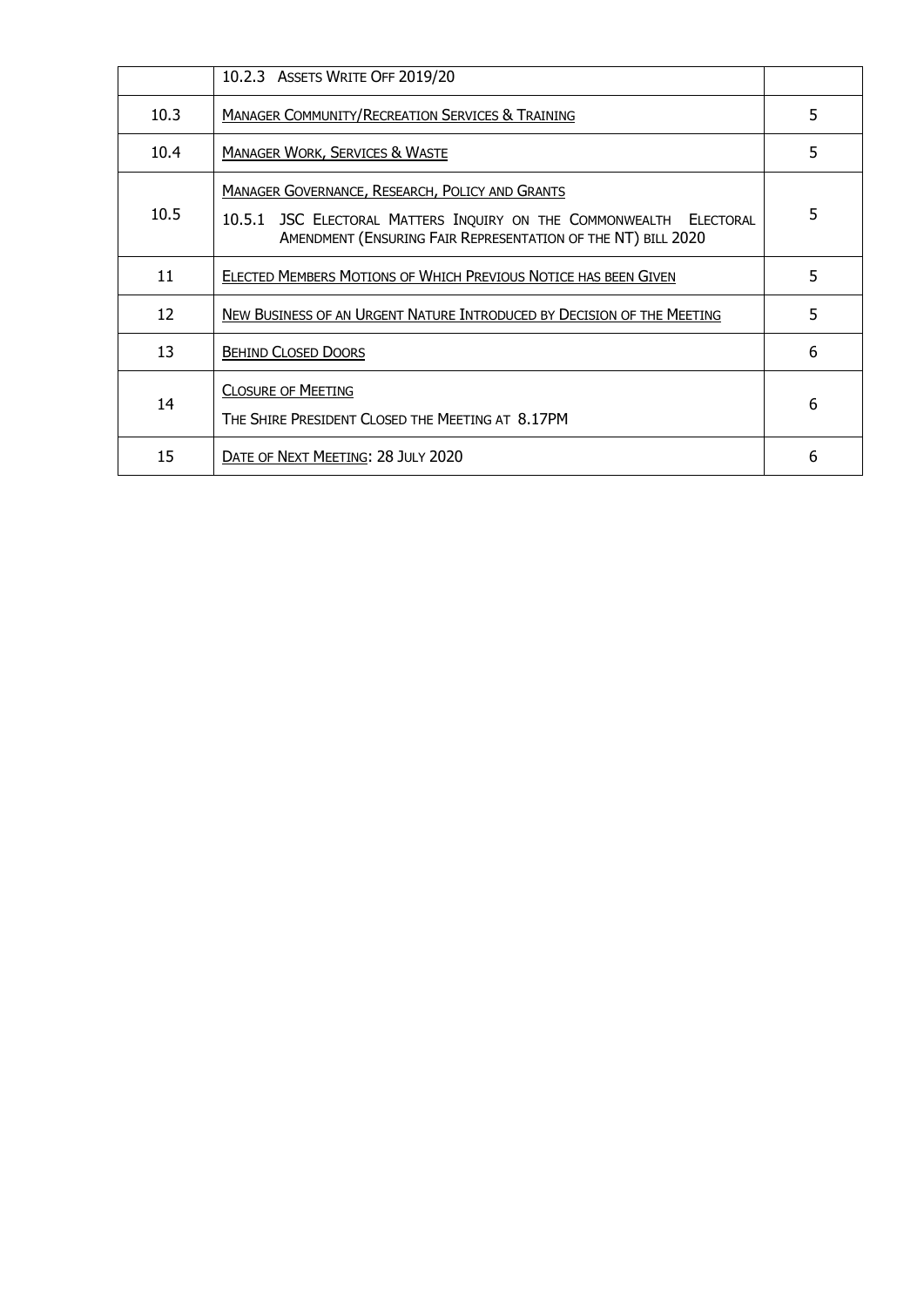

#### **CONFIRMED MINUTES**

#### **Ordinary Meeting of the Shire of Christmas Island held at the George Fam Chambers at 7.00pm on Tuesday 23 June 2020**

## <span id="page-3-0"></span>**1 DECLARATION OF OPENING/ANNOUNCEMENT OF VISITORS**

1.1 The Shire President declared the meeting open at 7.07 pm.

#### <span id="page-3-1"></span>**2 RECORD OF ATTENDANCE/APOLOGIES/LEAVE OF ABSENCE/ DECLARATIONS OF FINANCIAL INTEREST**

2.1 Record of Attendance Deputy President Cr Kee Heng **FOO** Councillors Cr Philip **WOO**

Shire President **Canadian Critical Critical Critical Critical Critical Critical Critical Critical Critical Critical Orientation Critical Critical Critical Critical Critical Critical Orientation Critical Critical Critical C** Cr Kelvin Kok Bin **LEE** Cr Hafiz **MASLI** Cr Morgan Boon Hwa **SOH** Cr Farzian **ZAINAL** Cr Azmi **YON** Cr Vincent Cheng-Siew **SAW**

Chief Executive Officer David **PRICE** Manager Finance and Admin So Hon **GAN** Manager Research,Policy,Governance & Grants/Minute Taker Chris **SU** Manager Community/Recreation Services **Community** Olivier **LINES** Manager Works, Services & Waste Graeme **HEDDITCH** 

- 2.2 **Leave of Absence**
- 2.3 **Apologies**
- 2.4 **Declarations of Financial/Impartiality/Proximity Interest**

#### <span id="page-3-2"></span>**3 RESPONSE TO PREVIOUS PUBLIC QUESTIONS TAKEN ON NOTICE**

#### <span id="page-3-3"></span>**4 PUBLIC QUESTION TIME**

- 4.1 Cr Azmi YON raised a query from a community member on the safety procedures for maritime interactions between stevedoring workers and visiting ships at berth. CEO PRICE recalled information shared at an Emergency Management Committee Executive meeting where procedures were explained to minimise contact between crew on visiting ships and island stevedoring workers. The Harbour Master also has procedures in place that have been discussed at the EMC for on water management of interactions.
- 4.2 Cr Azmi YON raised feedback from residents in Flying Fish Cove on the presence of a newly arrived assistance dog being walked through the Cove area under the supervision of persons who are not for whom the dog was brought on island to assist. Whilst residents are sympathetic to the needs for that person to be with and have an assistance dog, residents observed that dog faeces were not picked up by the party walking the dog through the Cove in addition to the observation that the person for whom the dog was brought on island for did not seem to be present.

Cr Farzian ZAINAL concurred that she had similar feedback from residents in the area. Discussion around the quite close quarters and denser living numbers in Flying Fish Cove and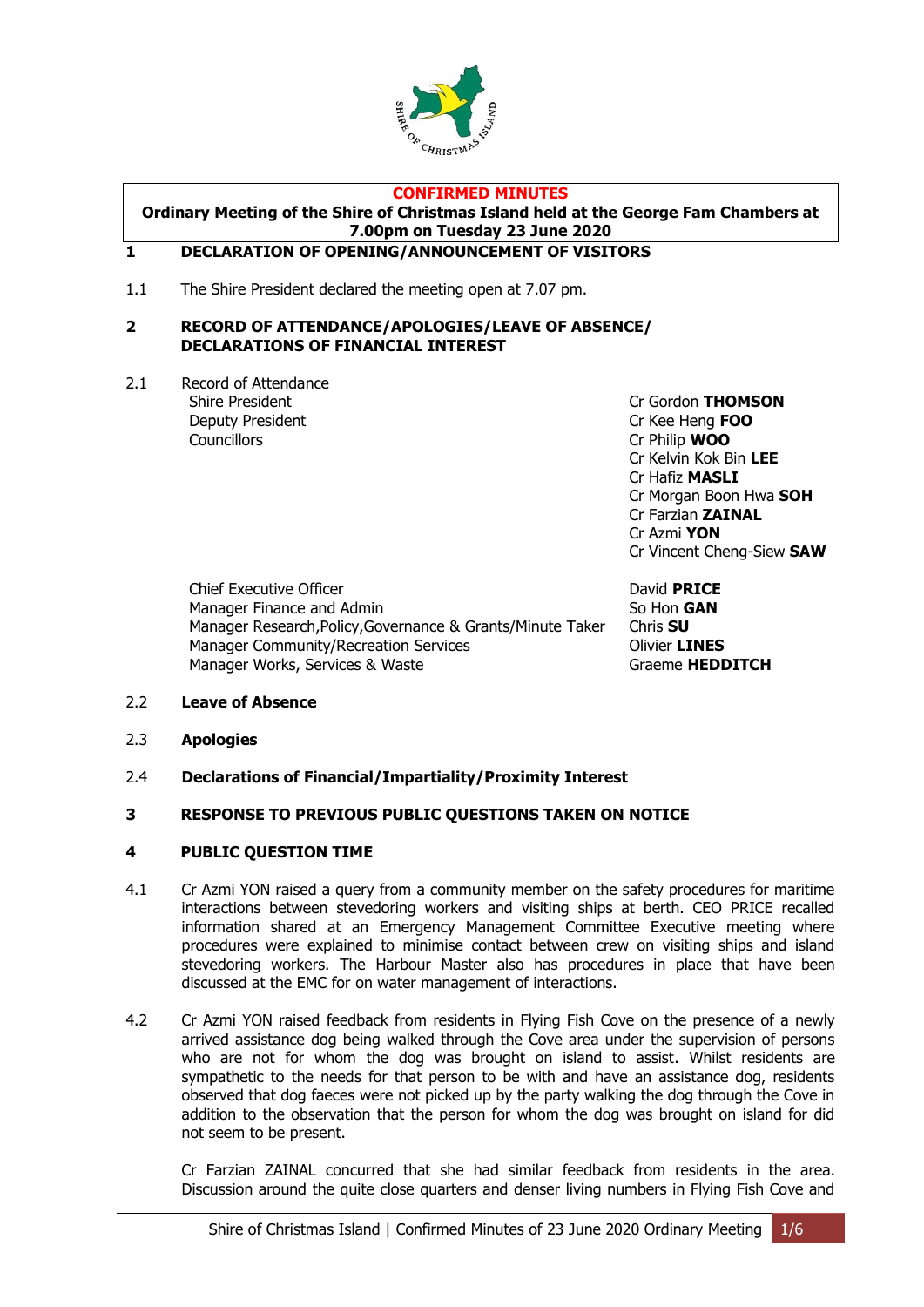the need for clarity on conditions of service on the utilisation of the dog. Resolved to raise with the administering body on the conditions applying to the assistance dog and feedback from residents reported to Council.

- 4.3 Cr Vincent SAW raised that residents expressed concerns to him about the lifting of quarantine restrictions on June 30<sup>th</sup> as advised by the Territory Controller in a public notice on June  $17<sup>th</sup>$ . Cr THOMSON briefed the Council on the position reached by a Community Consultative Committee meeting that took place earlier that day and invited the issue to be raised and discussed in part 12, New Business.
- 4.4 Cr Farzian ZAINAL passed on some positive feedback from Settlement residents on the cleanup and hard waste pick up program the Shire conducted this month.
- 4.5 Cr Fazrian ZAINAL raised a question about the Territory Day Park Trail and any Shire plans to rebuild the trail. Cr ZAINAL informed the meeting that a conversation with IOTA Alan HUDSON had him put forward to Cr ZAINAL that the Territory Day Park Trail was Shire's responsibility.

Cr THOMSON and CEO PRICE explained the history of the Trail; that it was built by the Shire using a grant from the Commonwealth on Commonwealth land. The agreement was that Shire was to maintain the trail site, but not be responsible for a capital rebuild; the damage it undertook from weather and fallen trees constitutes a need for a capital rebuild. The asset is not on the asset register for Shire. CEO PRICE said Council's interest is not in walking away from the trail site, but to reach an agreement with the Department and progressing it together with them. Cr THOMSON expressed that the Department officers should not liaise with Councillors on operational matters as that was the role of the Council CEO.

CEO PRICE advised Council that he was scheduled to meet IOTA Director Jadaranka MATIJAS to discuss this and other business that day, however she is currently in Perth.

CEO PRICE will advise the Council on the outcomes of the discussion with IOTA Director Jadaranka MATIJAS.

4.6 Cr Farzian ZAINAL asked a question of ownership of Isabel Beach. Cr THOMSON advised that it was a Commonwealth beach. Council noted a report of metal debris on the beach too sizeable for volunteer pick up.

#### <span id="page-4-0"></span>**5 APPLICATIONS FOR LEAVE OF ABSENCE**

#### <span id="page-4-1"></span>**6 PETITIONS/DEPUTATIONS/PRESENTATIONS**

#### <span id="page-4-2"></span>**7 CONFIRMATION OF MINUTES OF PREVIOUS MEETINGS/BUSINESS ARISING FROM THE MINUTES OF PREVIOUS MEETINGS**

#### **7.1 Minutes of Ordinary Council Meeting held on 26 May 2020** Members considered the unconfirmed minutes.

| <b>Council Resolution</b>                                                      |     |                         |          |       |
|--------------------------------------------------------------------------------|-----|-------------------------|----------|-------|
| <b>Moved: Cr YON</b>                                                           |     | <b>Seconded: Cr SAW</b> | Res. No: | 53/20 |
| That Council adopt the unconfirmed minutes of the 26 May 2020 Council Meeting. |     |                         |          |       |
| <b>Carried:</b>                                                                | 9/0 |                         |          |       |

#### **7.2 Business Arising from the Minutes of Previous Meetings**

#### <span id="page-4-3"></span>**8 ANNOUNCEMENTS BY PRESIDING MEMBER WITHOUT DISCUSSION**

#### <span id="page-4-4"></span>**9 REPORTS OF COMMITTEES**

9.1 Minutes of Community Consultative Committee Meetings

### **Council Resolution**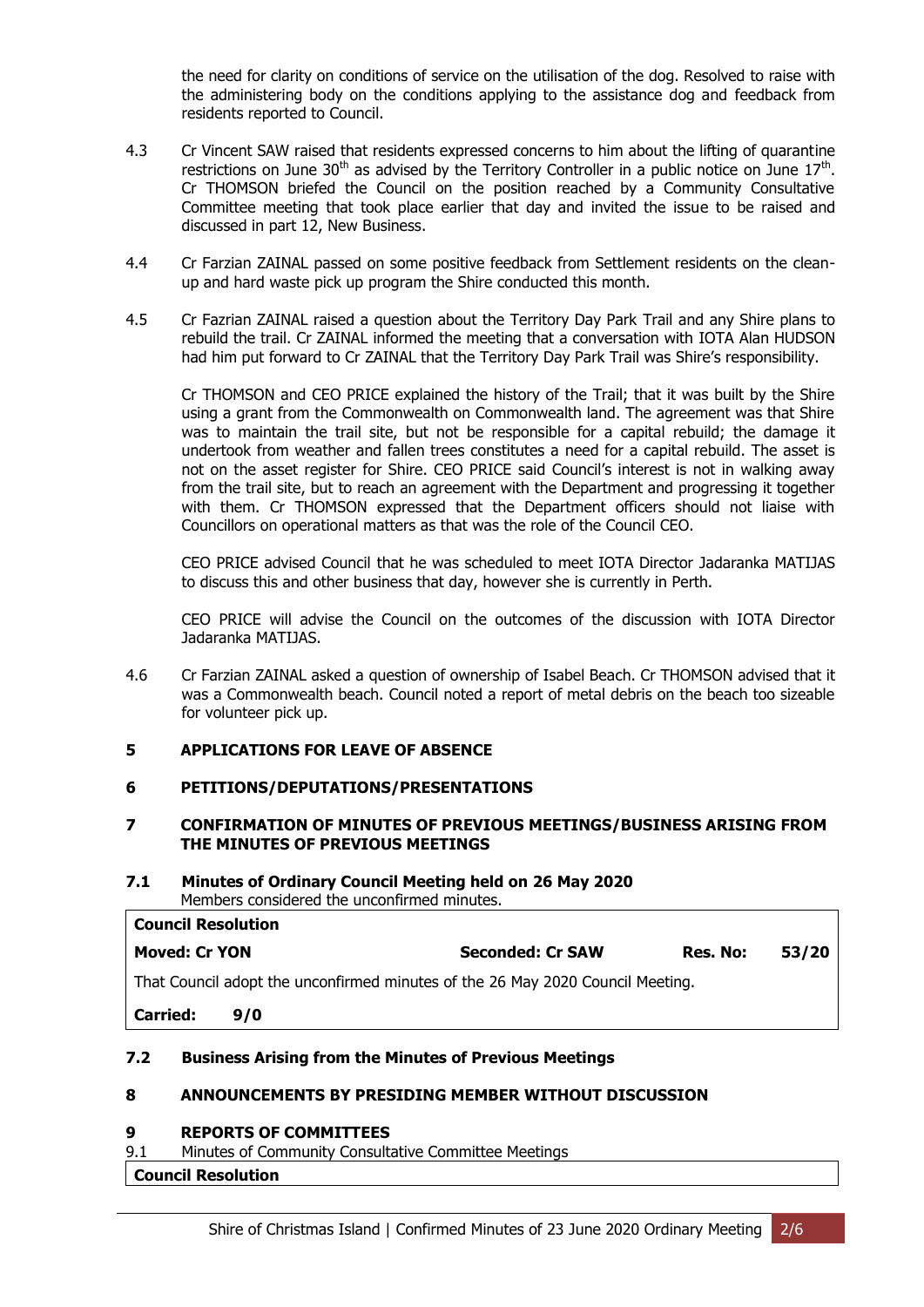**Moved: Cr MASLI Seconded: Cr WOO Res. No: 54/20**

That the Confirmed Minutes of the Community Consultative Committee Meeting of  $6<sup>th</sup>$  May 2020, the CCC COVID 19 Questions to Dr.R.LEE of IOTHS, Dr. LEE's response and translations of response in Chinese and Malay be received.

**Carried: 9/0**

#### **10 REPORTS OF OFFICERS**

#### <span id="page-5-0"></span>**10.1 Chief Executive Officer**

10.1.1 CEO Delegated Authority-Finance

| <b>Council Resolution</b> |                         |          |       |
|---------------------------|-------------------------|----------|-------|
| Moved: Cr FOO             | <b>Seconded: Cr YON</b> | Res. No: | 55/20 |

In accordance with Section 5.42 (1) and 5.44 of the Local Government Act 1995 (WA)(CI) Council delegates the following authority to the Chief Executive Officer:

- To make payments on behalf of Council in accordance with Council Signatory/Authorization of EFT Procedure
- To sign cheques on behalf of council for an amount not exceeding \$100,000 s6.10 (d);
- To incur expenditure and to issue official orders not exceeding \$100,000 for non-capital expenditure s6.10 (d);
- To decide free of charge use of community facilities in accordance with CS2 Use of Community Facilities Policy of Council;
- Power of entrance, etc. in relation to road works;
- To write off debts or rates incorrectly raised & other bad debts up to \$200;
- To approve budget variations/new budget items not exceeding \$100,000;
- To obtain reassessment of the value of ratable property in the event of property improvement or property subdivision;
- To invest money held by council not required for immediate use s6.14;
- To arrange appropriate insurance in respect of all council properties;
- To negotiate terms and conditions of property leases;
- To negotiate terms and conditions and enter into lease agreements on Shire Houses where the weekly rent does not exceed \$600 per week;
- To dispose of property with no book value;
- To reimburse to an owner or occupier where property is damaged through the performance of a function of the local government to the maximum amount of \$2,000;
- To give notice to an occupier and or owner requiring them to do something in relation to land specified in Schedule 3.1 – Powers Under Notices to Owners or Occupiers of Land of the Local Government Act (WA) (CI) 1995
- To arrange for works to be carried out where the owner or occupier does not carry out required action in relation to land, and to recover the costs as a debt;
- To issue certificates of the local government pursuant to section 23 of the Strata Titles Act 1985 (WA)(CI).
- To change leases for the cost of insurance cover in respect to leased properties;
- As the principal Accounting Officer of Council, to prepare the annual financial reports;
- To affix the common seal of the Shire of Christmas Island as required; and
- In relation to recurrent expenditure, to pay amounts above the \$100,000 limit for:
	- o Wages and salaries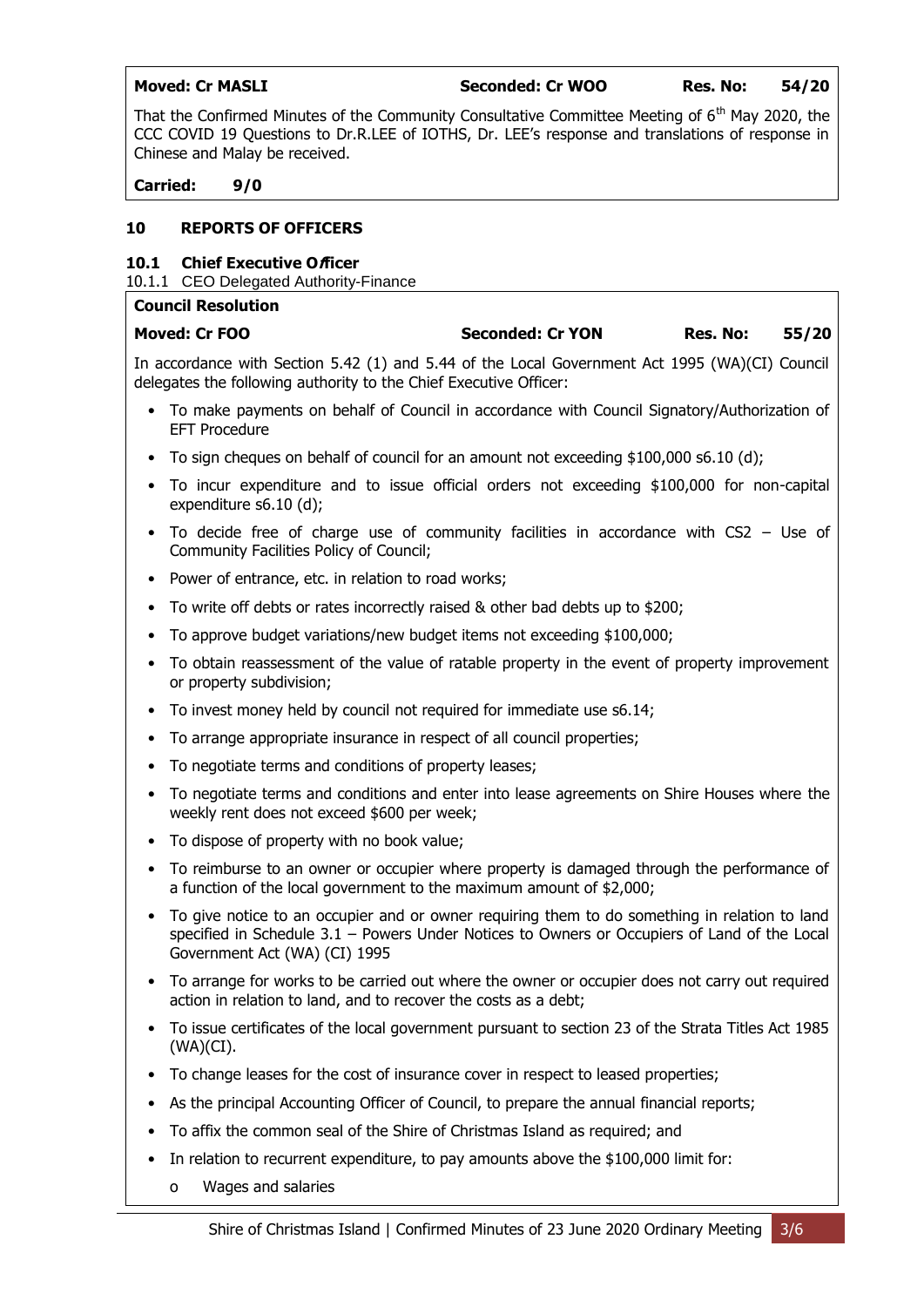- o Pay As You Earn taxation
- o Fringe Benefits taxation
- o insurance premiums
- o Electricity charges
- o Lease payments
- o MRWA projects
- o Superannuation
- To contract works or capital projects that have been previously approved by a resolution of Council
- Within the provisions of Section 3.50 (1) (1a) (2) (4) (8) of the Local Government Act 1995 (WA) (CI) to:
	- 1) To close any thoroughfare that the SOCI manages for the passage of vehicles, wholly or partially, for a period not exceeding four (4) weeks;
	- 2) To close any thoroughfare that the SOCI manages for the passage of vehicles, wholly or partially, for a period exceeding four (4) weeks

#### **Carried: 9/0 – Absolute Majority**

10.1.2 Christmas Island Catholic Church – Grant Variation

| <b>Council Resolution</b>                                                                                                                                                                            |                           |          |       |
|------------------------------------------------------------------------------------------------------------------------------------------------------------------------------------------------------|---------------------------|----------|-------|
| <b>Moved: Cr YON</b>                                                                                                                                                                                 | <b>Seconded: Cr MASLI</b> | Res. No: | 56/20 |
| That Council approves the request from the Christmas Island Catholic Church to utilize the grant of<br>\$1,500 to celebrate another feast of the Church which is Pentecost Sunday or Trinity Sunday. |                           |          |       |

**Carried: 9/0**

**Council Resolution**

10.1.3 Updated Strategic Directions Draft 4

# **Moved: Cr YON Seconded: Cr FOO Res. No: 57/20**

Council approves the 2 March 2020 SOCI Updated Strategic Directions Draft 4 (the Report) to be:

- a) Advertise for 24 days for public comments and submissions through Public Notice.
- b) Formally issued for comments for 24 days to the on-Island representatives of the IOT Administration, Watercorp, IOTPA, National Parks, the Islamic Council, the Chinese Literary Association, the IOGTA and the UCIW.
- c) Formally issued for comments for 24 days to the on and off Island representatives of PRL and CIP.

#### **Carried: 9/0**

|    | 0.1.4 Settlement Foreshore Recreation Reserve                                                                                                                               |                         |          |       |
|----|-----------------------------------------------------------------------------------------------------------------------------------------------------------------------------|-------------------------|----------|-------|
|    | <b>Council Resolution</b>                                                                                                                                                   |                         |          |       |
|    | <b>Moved: Cr ZAINAL</b>                                                                                                                                                     | <b>Seconded: Cr SAW</b> | Res. No: | 58/20 |
|    | Council endorses the following:                                                                                                                                             |                         |          |       |
| a) | The Settlement Cinema Masterplan Self-Assessment Report 1-06-20. (The Self-Assessment)<br>made in accordance with the requirements of the Significant Impact Guidelines 1.2 |                         |          |       |

- made in accordance with the requirements of the Significant Impact Guidelines 1.2 Environment Protection and Biodiversity Conservation (EPBC) Act 1999 and, in light of the report's findings, resolves not to submit a formal referral to the Department of Agriculture, Water and the Environment under Part 7 of the EPBC Act 1999.
- b) Endorses the Settlement Cinema Masterplan June 2020 (The Masterplan) as the basis to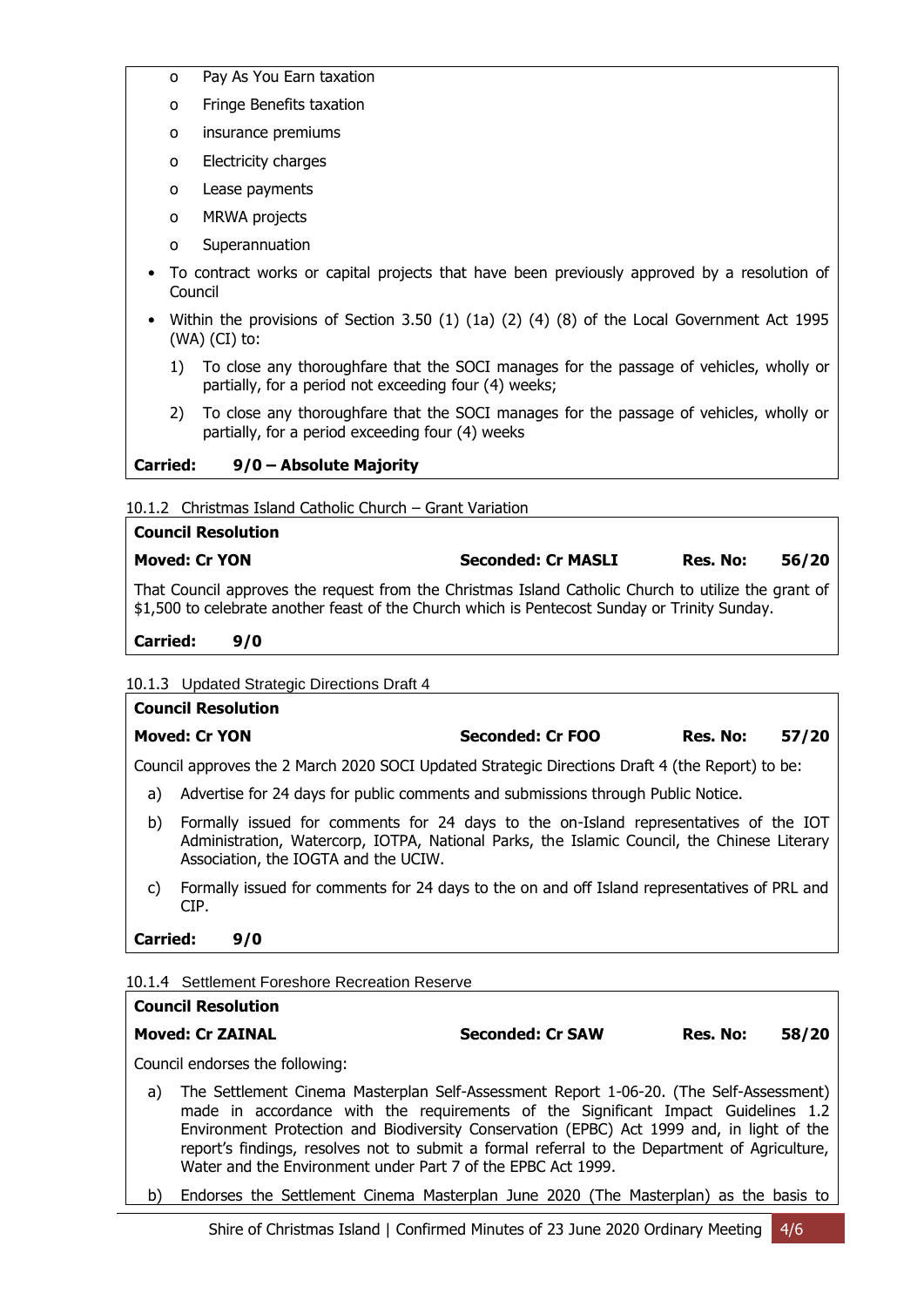initiate the construction process and progressively deliver the facilities, recreation amenities and actions expressed in the Masterplan.

c) The CEO to finalise with the IOTA for the transition of the management of Lots 600 and 601 to the Shire of Christmas Island through a Management Order.

**Carried: 9/0**

# <span id="page-7-0"></span>**10.2 Manager Finance & Administration**

10.2.1 Schedule of Accounts - May 2020

| <b>Council Resolution</b>                                                           |                         |          |       |
|-------------------------------------------------------------------------------------|-------------------------|----------|-------|
| <b>Moved: Cr LEE</b>                                                                | <b>Seconded: Cr YON</b> | Res. No: | 59/20 |
| That Council approves the expenditure as presented in May 2020 Schedule of Accounts |                         |          |       |
| Carried:<br>9/0                                                                     |                         |          |       |
| 10.2.2 Financial Statements - May 2020                                              |                         |          |       |

| <b>Council Resolution</b>                                                          |     |                         |          |       |
|------------------------------------------------------------------------------------|-----|-------------------------|----------|-------|
| Moved: Cr FOO                                                                      |     | <b>Seconded: Cr LEE</b> | Res. No: | 60/20 |
| That Council receives the Financial Statements of May 2020 for the Municipal Fund. |     |                         |          |       |
| Carried:                                                                           | 9/0 |                         |          |       |

#### 10.2.3 Assets Write Off 2019/20

| <b>Council Resolution</b> |                                                                                                  |                         |          |       |
|---------------------------|--------------------------------------------------------------------------------------------------|-------------------------|----------|-------|
| Moved: Cr FOO             |                                                                                                  | <b>Seconded: Cr SOH</b> | Res. No: | 61/20 |
|                           | Council approves to write off the assets of 2019/20 as set out in the attachment to this report. |                         |          |       |
| <b>Carried:</b>           | 9/0                                                                                              |                         |          |       |

#### <span id="page-7-1"></span>**10.3 Manager Community/Recreation Services & Training**

#### <span id="page-7-2"></span>**10.4 Manager Works, Services & Waste**

#### <span id="page-7-3"></span>**10.5 Manager Governance, Research, Policy & Grants**

10.5.1 JSC Electoral Matters Inquiry on the Commonwealth Electoral Amendment (Ensuring Fair Representation of the NT) bill 2020

# **Council Resolution Moved: Cr SAW Seconded: Cr WOO Res. No: 62/20**

That the Shire make a submission to the JSC Electoral Matters Inquiry on the Commonwealth Electoral Amendment (Ensuring Fair Representation of the NT) bill 2020 by the July  $10<sup>th</sup>$  deadline supporting the retention of two lower house seats for the Northern Territory.

#### **Carried: 9/0**

#### <span id="page-7-4"></span>**11 ELECTED MEMBERS MOTIONS OF WHICH PREVIOUS NOTICE HAS BEEN GIVEN**

#### <span id="page-7-5"></span>**12 NEW BUSINESS OF AN URGENT NATURE INTRODUCED BY DECISION OF THE MEETING**

| <b>Council Resolution</b>                                                                                                                                                                       |                  |          |       |
|-------------------------------------------------------------------------------------------------------------------------------------------------------------------------------------------------|------------------|----------|-------|
| Moved: Cr SAW                                                                                                                                                                                   | Seconded: Cr SOH | Res. No: | 63/20 |
| That the Council receive as new business of an urgent nature the matter of the Community<br>Consultative Committee's resolution on the Territory Controller's announcement of 17 June regarding |                  |          |       |